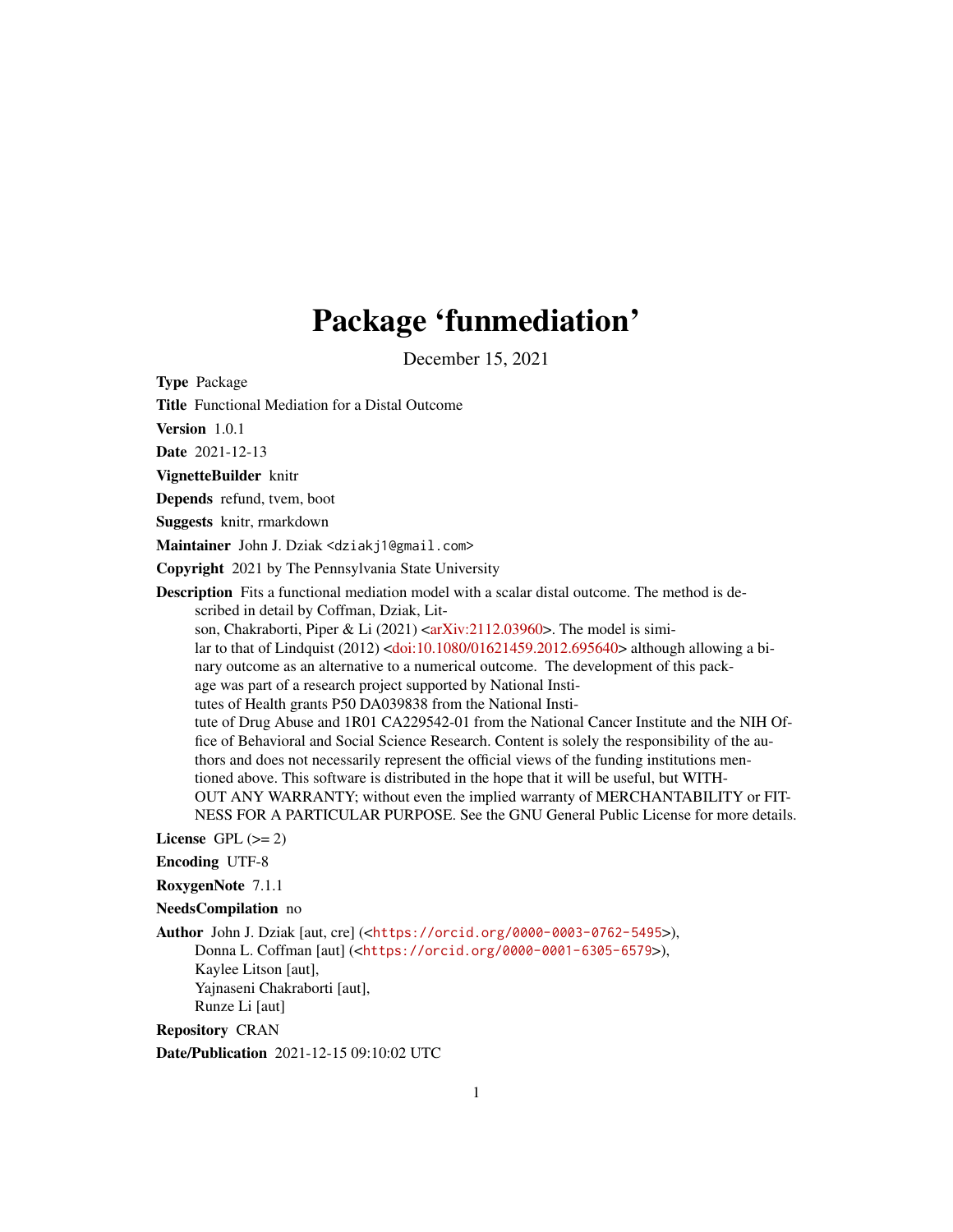### <span id="page-1-0"></span>R topics documented:

| Index | simulate funmediation example $\dots \dots \dots \dots \dots \dots \dots \dots \dots \dots \dots \dots$ |  |
|-------|---------------------------------------------------------------------------------------------------------|--|

funmediation *funmediation: Fit funmediation model*

#### Description

Calculate indirect effect of a binary treatment on a scalar response as mediated by a longitudinal functional trajectory (see Baron & Kenny, 1986; Lindquist, 2012; Coffman et al., 2021).

#### Usage

```
funmediation(
  data,
  treatment,
 mediator,
 outcome,
  id,
  time,
  tve_covariates_on_mediator = NULL,
  tie_covariates_on_mediator = NULL,
  covariates_on_outcome = NULL,
  interpolate = TRUE,
  tvem_penalize = TRUE,
  tvem_penalty_order = 1,
  tvem_spline_order = 3,
  tvem_num_knots = 3,
  tvem_do_loop = FALSE,
  tvem_use_bic = FALSE,
 binary_mediator = FALSE,
 binary_outcome = FALSE,
  nboot = 200,
 boot_level = 0.05,
  show_progress = FALSE
)
```
#### Arguments

data The dataset containing the data to be analyzed, in long format (one row per observation, multiple per individual).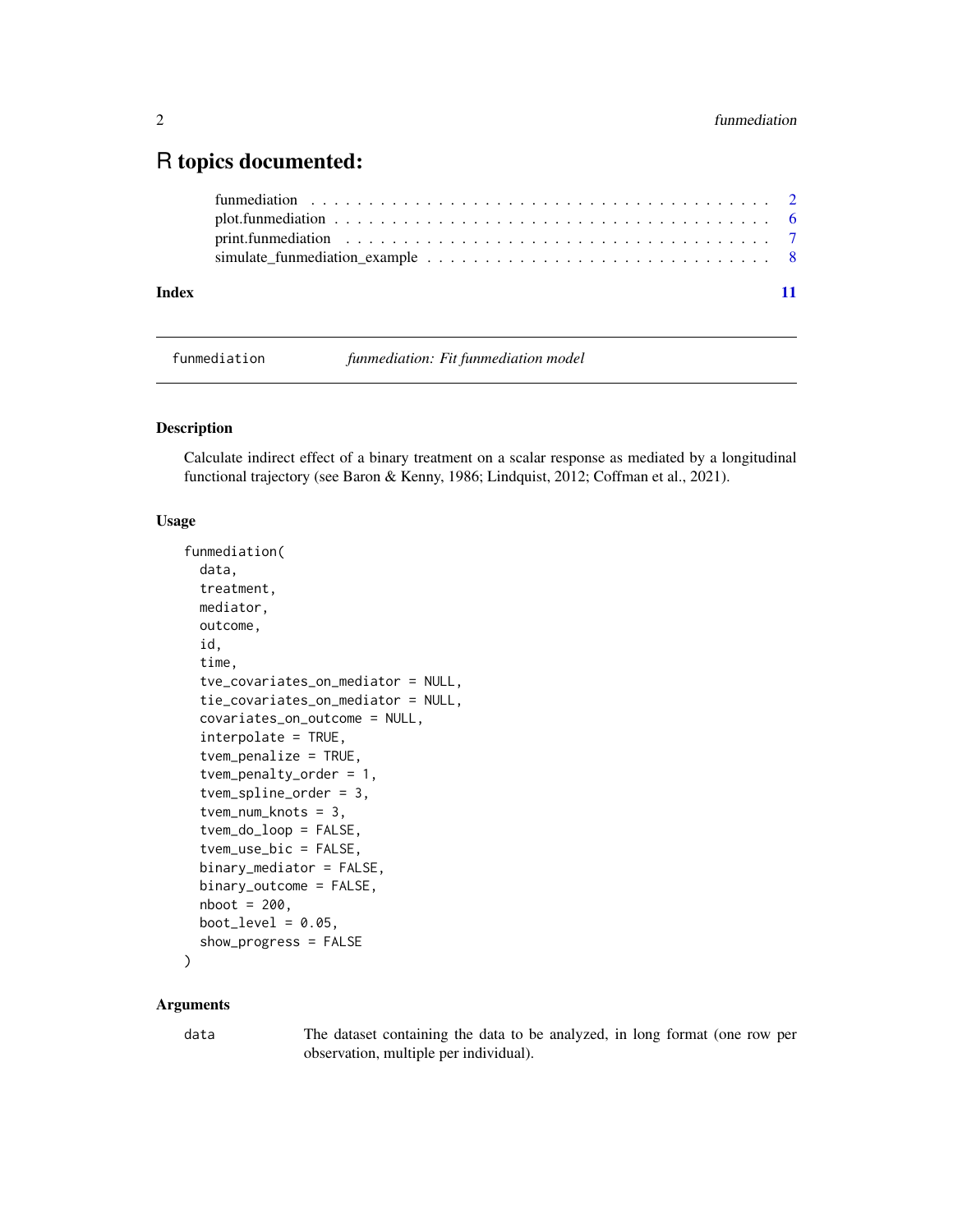| treatment                          | The name of the variable containing the treatment assignment, assumed to be<br>unidimensional (either binary or else numeric). We recommend a binary (di-<br>chotomous) treatment with 0 for control and 1 for experimental). The values of<br>this variable should be the same for each row for a given subject. If there are<br>more than one treatment variables, such as a dummy-coded exposure with more<br>than two levels, specify them as a formula such as $-x1+x2$ . |  |  |  |
|------------------------------------|--------------------------------------------------------------------------------------------------------------------------------------------------------------------------------------------------------------------------------------------------------------------------------------------------------------------------------------------------------------------------------------------------------------------------------------------------------------------------------|--|--|--|
| mediator                           | The name of the mediator variable. The values of this variable can (and should)<br>vary within each subject.                                                                                                                                                                                                                                                                                                                                                                   |  |  |  |
| outcome                            | The name of the outcome variable. The values of this variable should be the<br>same for each row for a given subject.                                                                                                                                                                                                                                                                                                                                                          |  |  |  |
| id                                 | The name of the variable identifying each subject.                                                                                                                                                                                                                                                                                                                                                                                                                             |  |  |  |
| time<br>tve_covariates_on_mediator | The name of the time variable.                                                                                                                                                                                                                                                                                                                                                                                                                                                 |  |  |  |
|                                    | The covariates with time-varying-effects, if any, to be included in the model<br>predicting the mediator from the treatment.                                                                                                                                                                                                                                                                                                                                                   |  |  |  |
| tie_covariates_on_mediator         |                                                                                                                                                                                                                                                                                                                                                                                                                                                                                |  |  |  |
|                                    | The covariates with time-invariant effects, if any, to be included in the model<br>predicting the mediator from the treatment.                                                                                                                                                                                                                                                                                                                                                 |  |  |  |
| covariates_on_outcome              |                                                                                                                                                                                                                                                                                                                                                                                                                                                                                |  |  |  |
|                                    | The covariates, if any, to be included in the model predicting the outcome from<br>the treatment. They are assumed to be subject-level (time-invariant both in value<br>and in effect).                                                                                                                                                                                                                                                                                        |  |  |  |
| interpolate                        | What kind of presmoothing to use in the penalized functional regression – specif-<br>ically, whether to interpolate each subject's trajectory on the mediator (TRUE)<br>or fit a spline to each subject's trajectory on the mediator (FALSE). This will<br>be counted as TRUE if binary_mediator is TRUE because it does not make as<br>much sense to interpolate a binary outcome.                                                                                            |  |  |  |
| tvem_penalize                      | Input to be passed on to the tvem function                                                                                                                                                                                                                                                                                                                                                                                                                                     |  |  |  |
| tvem_penalty_order                 |                                                                                                                                                                                                                                                                                                                                                                                                                                                                                |  |  |  |
|                                    | Input to be passed on to the tvem function                                                                                                                                                                                                                                                                                                                                                                                                                                     |  |  |  |
| tvem_spline_order                  |                                                                                                                                                                                                                                                                                                                                                                                                                                                                                |  |  |  |
|                                    | Input to be passed on to the tvem function                                                                                                                                                                                                                                                                                                                                                                                                                                     |  |  |  |
|                                    | tvem_num_knots If tvem_do_loop is FALSE, then tvem_num_knots is passed on to the tvem func-<br>tion as num_knots, an integer representing the number of interior knots per B-<br>spline. If tvem_do_loop is TRUE then tvem_num_knots is reinterpreted as the<br>highest number of interior knots to try.                                                                                                                                                                       |  |  |  |
| tvem_do_loop                       | Whether to use a loop to select the number of knots with a pseudo-AIC or<br>pseudo-BIC, passed on to the tvem function                                                                                                                                                                                                                                                                                                                                                         |  |  |  |
| tvem_use_bic                       | This parameter only matters if tvem_do_loop is TRUE. If tvem_do_loop is<br>TRUE and tvem_use_bic is TRUE, then the information criterion used will be a<br>pseudolikelihood version of BIC. If tvem_do_loop is TRUE and tvem_use_bic<br>is FALSE, then the information criterion used will be a pseudolikelihood version<br>of AIC instead. If tvem_do_loop is FALSE then tvem_use_bic is ignored.                                                                             |  |  |  |
| binary_mediator                    |                                                                                                                                                                                                                                                                                                                                                                                                                                                                                |  |  |  |
|                                    | Whether the mediator should be modeled as dichotomous with a logistic model<br>(TRUE), or numerical with a normal model (FALSE).                                                                                                                                                                                                                                                                                                                                               |  |  |  |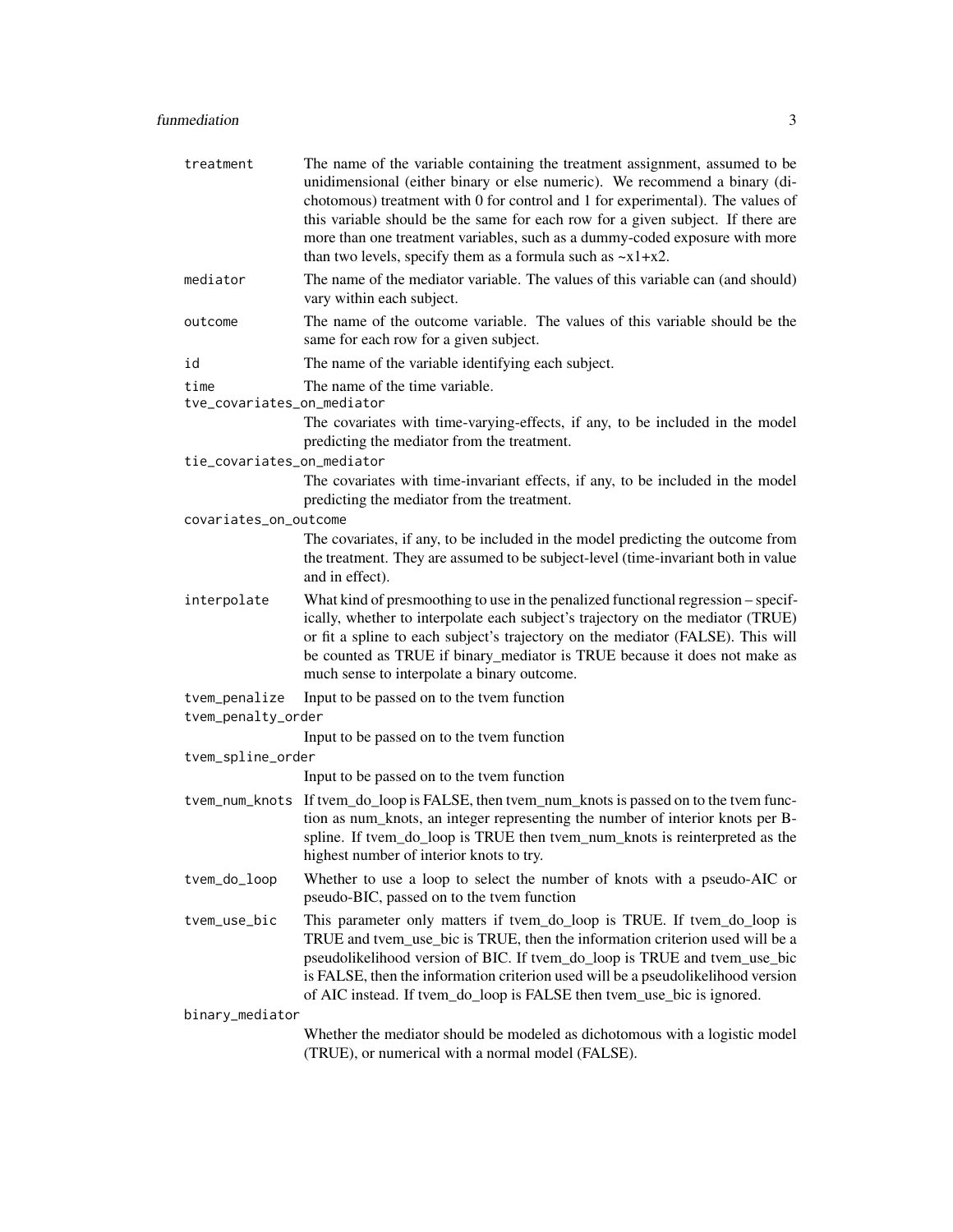|               | binary_outcome Whether the outcome should be modeled as dichotomous with a logistic model<br>(TRUE), or numerical with a normal model (FALSE).                                                                                                                                                                                                                                |
|---------------|-------------------------------------------------------------------------------------------------------------------------------------------------------------------------------------------------------------------------------------------------------------------------------------------------------------------------------------------------------------------------------|
| nboot         | Number of bootstrap samples for bootstrap significance test of the overall effect.<br>This test is done using the boot function from the boot package by Angelo Canty<br>and Brian Ripley. It differs somewhat from the bootstrap approach used in a<br>similar context by Lindquist (2012). We recommend using at least 200 bootstrap<br>samples and preferably 500 or more. |
| boot_level    | One minus the nominal coverage for the bootstrap confidence interval estimates.                                                                                                                                                                                                                                                                                               |
| show_progress | Whether to display intermediate updates on the progress of the bootstrap simu-<br>lations. If show_progress==FALSE then the funmediation function runs silently<br>but results can be viewed via the print and plot methods. If show_progress==TRUE<br>then progress messages will be printed.                                                                                |

#### Value

An object of type funmediation. The components of an object of type funmediation are as follows:

- original results The estimates from the fitted models for predicting the mediator from the treatment, predicting the outcome from the mediator and treatment, and predicting the outcome from the treatment alone.
- bootstrap\_results The estimate and confidence interval of the indirect effect using a bootstrap approach.

The original\_results component has these components within it:

- time\_grid Grid of time points on which the functional coefficients are estimated.
- alpha\_int\_estimate Estimated intercept function (as a vector of estimates) from the TVEM regression of the mediator, M, on treatment, X.
- alpha int se Estimated pointwise standard errors associated with the above.
- alpha\_X\_estimate Estimated time-varying treatment effect from the TVEM regression of the mediator, M, on the treatment, X.
- alpha\_X\_se Estimated pointwise standard errors associated with the above.
- beta\_int\_estimate Estimated scalar intercept from the scalar-on- function regression of the outcome, Y, on the mediator, M, and treatment, X.
- beta int se Estimated standard error for the above.
- beta\_X\_estimate Estimated scalar coefficient for the treatment, X, from the scalar-on-function regression of the outcome, Y, on the mediator, M, and treatment, X.
- beta\_X\_se Estimated standard error for the above.
- beta M estimate Estimated functional coefficient for the mediator, M, from the scalar-on-function regression of the outcome, Y, on the mediator, M, and treatment, X.
- beta\_M\_se Estimated pointwise standard errors associated with the above
- beta\_M\_pvalue The p-value for significance of the mediator, M, in predicting outcome, Y, after adjusting for treatment, X.
- tau\_int\_estimate Intercept from simple model predicting outcome, Y, directly from treatment, X.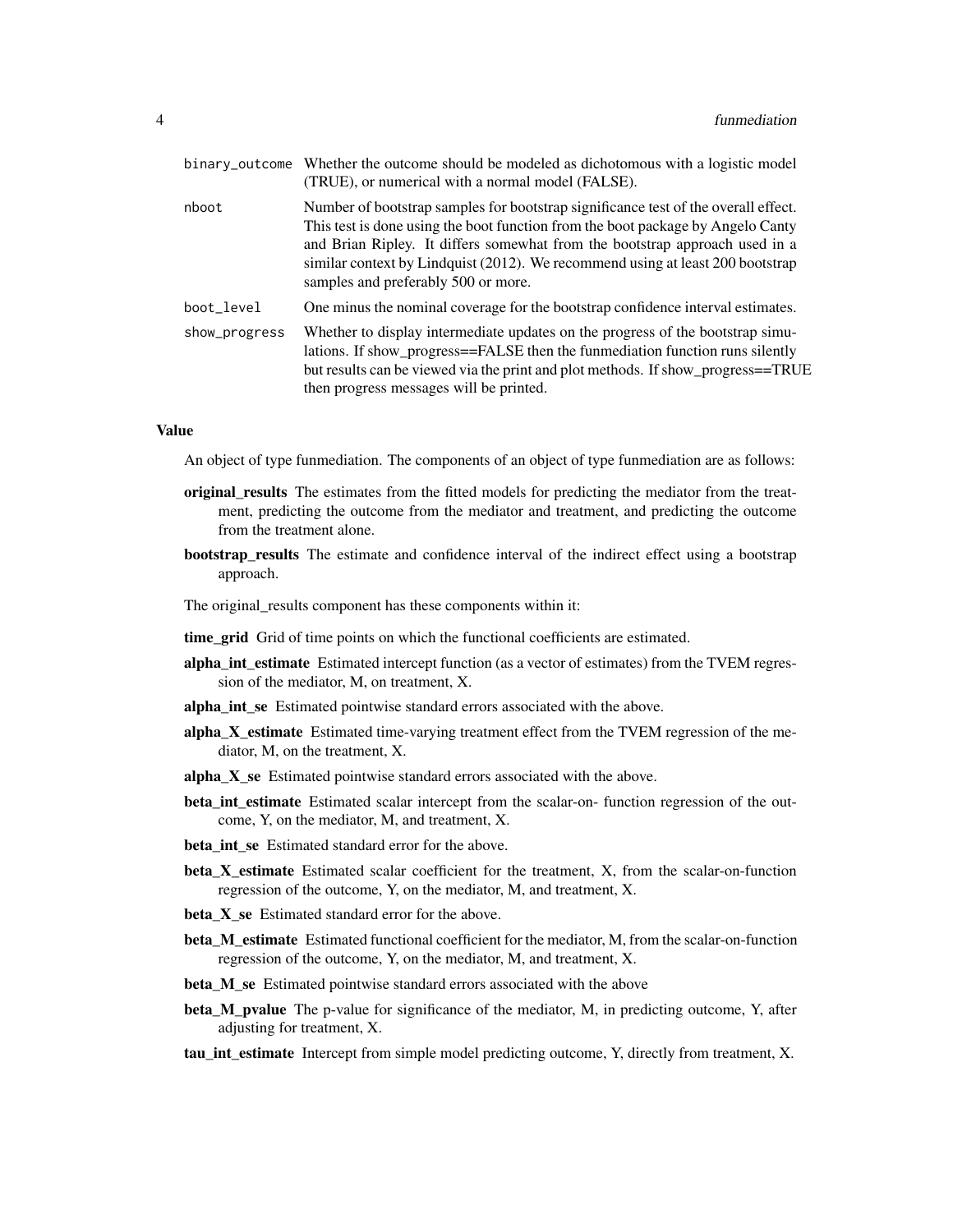- tau\_int\_se Estimated standard error for the above.
- tau X estimate Coefficient for treatment in model predicting outcome, Y, directly from treatment, X.
- tau\_X\_se Estimated standard error for the above.
- **indirect effect estimate** Estimated indirect effect, calculated as the dot product of the effect of treatment on mediator and the treatment- adjusted effect of mediator on outcome. It is a scalar, even though the two component effects are functions of time.
- tvem\_XM\_details Detailed output from the tvem function for the time- varying-effect model predicting the mediator, M, from the treatment, X.
- **funreg\_MY\_details** Detailed output from the refund::pfr function for the scalar-on-function functional regression predicting the outcome, Y, from the treatment, X, and mediator, M.
- total\_effect\_details Detailed output from the linear or generalized linear model predicting the outcome from the treatment alone, ignoring the mediator (i.e., total effect)
- The bootstrap\_results component has these components within it:
- indirect\_effect\_boot\_estimate Bootstrap point estimate of the indirect effect (average of bootstrap sample estimates).
- indirect\_effect\_boot\_se Bootstrap standard error for the indirect effect (standard deviation of bootstrap sample estimates).
- indirect\_effect\_boot\_norm\_lower Lower end of the bootstrap confidence interval using the normal method in boot.ci in the boot package.
- indirect\_effect\_boot\_norm\_upper Upper end of the bootstrap confidence interval using the normal method.
- indirect\_effect\_boot\_basic\_lower Lower end of the bootstrap confidence interval using the basic method in boot.ci in the boot package.
- indirect\_effect\_boot\_basic\_upper Upper end of the bootstrap confidence interval using the basic method.
- indirect\_effect\_boot\_perc\_lower Lower end of the bootstrap confidence interval using the percentile method in boot.ci in the boot package.
- indirect\_effect\_boot\_perc\_upper Upper end of the bootstrap confidence interval using the percentile method.
- **boot** level The alpha level used for the bootstrap confidence interval.
- boot1 The output returned from the boot function.
- **time.required** The amount of time spent doing the bootstrap test, including generating and analyzing all samples.

#### **Note**

This function calls the tvem function in the tvem package. It also calls the pfr function in the refund package (see Goldsmith et al., 2011) to perform penalized functional regression. Some suggestions on interpreting the output from penalized functional regression are given by Dziak et al. (2019).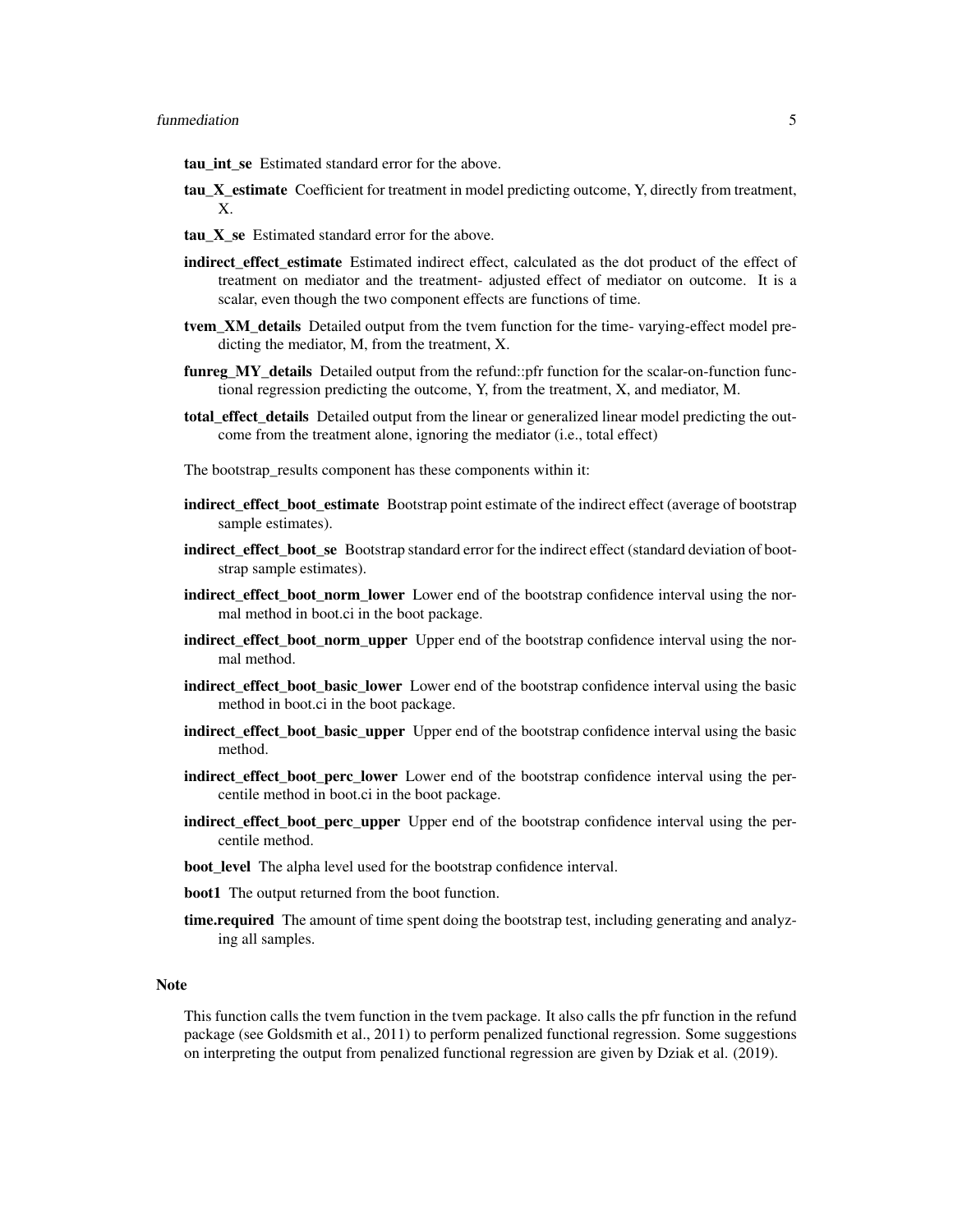#### <span id="page-5-0"></span>References

Baron, R.M., & Kenny, D.A. (1986). The moderator-mediator variable distinction in social psychological research: Conceptual, strategic, and statistical considerations. Journal of Personality & Social Psychology, 51: 1173-1182.

Coffman, D. L., Dziak, J. J., Litson, K., Chakraborti, Y., Piper, M. E., & Li, R. #' (2021). A causal approach to functional mediation analysis with application to a smoking cessation intervention. <arXiv:2112.03960>

Dziak, J. J., Coffman, D. L., Reimherr, M., Petrovich, J., Li, R., Shiffman, S., & Shiyko, M. P. (2019). Scalar-on-function regression for predicting distal outcomes from intensively gathered longitudinal data: interpretability for applied scientists. Statistics Surveys, 13, 150-180. <doi:10.1214/19-SS126>

Goldsmith, J., Bobb, J., Crainiceanu, C., Caffo, B., & Reich, D. (2011). Penalized functional regression. Journal of Computational and Graphical Statistics, 20(4), 830-851. <doi:10.1198/jcgs.2010.10007>

Lindquist, M. A. (2012). Functional Causal Mediation Analysis With an Application to Brain Connectivity. Journal of the American Statistical Association, 107: 1297-1309. <doi:10.1080/01621459.2012.695640>

plot.funmediation *plot.funmediation: Produces plots for a funmediation model.*

#### Description

Produces plots from a funmediation object produced by the funmediation function. These plots will be shown on the default output device (likely the screen); they can of course be written to a file instead, by preceding the call to plot with a call to png(), pdf(), or other R graphic file output functions.

#### Usage

```
## S3 method for class 'funmediation'
plot(
  x,
  use_panes = TRUE,
 what_plot = c("pfr", "pfrgam", "coefs", "tvem"),
  alpha\_level = 0.05,
  ...
)
```
#### Arguments

| x         | The funmediation object to be plotted.                                                                                                            |
|-----------|---------------------------------------------------------------------------------------------------------------------------------------------------|
| use_panes | Whether to plot multiple coefficient functions in a single image.                                                                                 |
| what_plot | One of "pfr", "coefs", or "tvem." These options are as follows:                                                                                   |
|           | <b>pfr</b> For a "pfr" plot, the functional coefficient for predicting the outcome, Y,<br>from the mediator, $M$ (conditional on $X$ ), is shown. |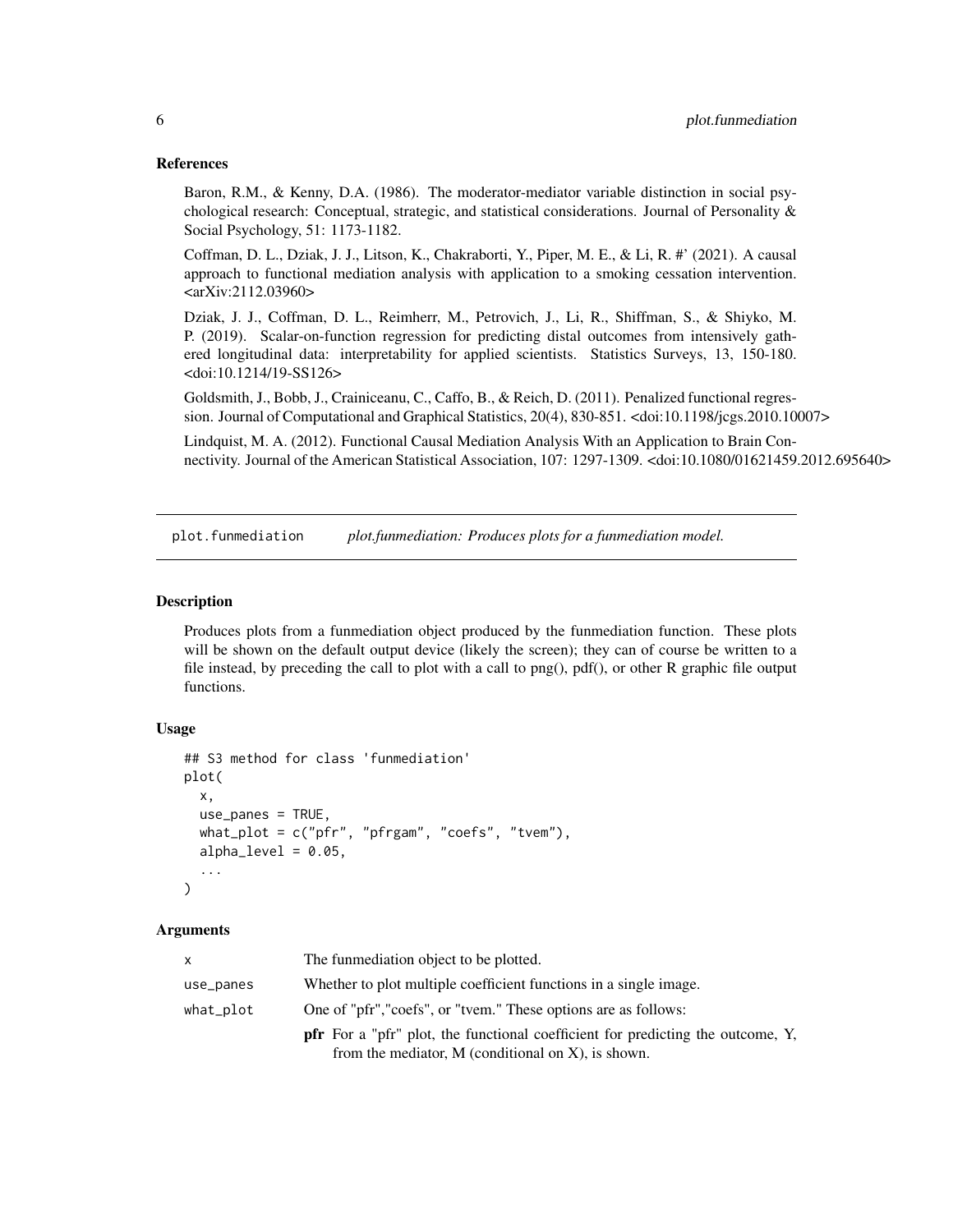<span id="page-6-0"></span>

|             | <b>pfrgam</b> Similar to a "pfr" plot, but uses the plot method for the penalized func-<br>tional regression results. See the documentation for pfr() in the refund li-<br>brary and for plot.gam() in the mgcv library for more information.                                                                                                                                                                                                                                                                                                                                                                                                       |
|-------------|-----------------------------------------------------------------------------------------------------------------------------------------------------------------------------------------------------------------------------------------------------------------------------------------------------------------------------------------------------------------------------------------------------------------------------------------------------------------------------------------------------------------------------------------------------------------------------------------------------------------------------------------------------|
|             | coefs For a "coefs" plot, the three important functional coefficients in the model<br>(intercept for predicting M, effect of X on M, and the effect of M on Y ad-<br>justing for $X$ ) are plotted one after another. That is, the plots are shown for<br>the alpha_int_estimate, alpha_X_estimate, and beta_M_estimate, each as a<br>function of time_grid. Approximate pointwise 95 percent confidence inter-<br>vals are also shown if possible. If there is only one dichotomous treatment<br>variable and panes are being used, the lower right pane will be free, so the<br>indirect effect will be printed there even though it is a scalar. |
|             | <b>tvem</b> For a "tvem" plot, the functional coefficients in the TVEM model predict-<br>ing M from X are displayed.                                                                                                                                                                                                                                                                                                                                                                                                                                                                                                                                |
| alpha_level | Default is .05 for pointwise 95 percent confidence intervals.                                                                                                                                                                                                                                                                                                                                                                                                                                                                                                                                                                                       |
| $\cdots$    | Further arguments currently not supported                                                                                                                                                                                                                                                                                                                                                                                                                                                                                                                                                                                                           |

#### Value

This function does not return an object, but is called for its side effect of plotting to the active device.

| print.funmediation | print funmediation: Print output from a model that was fit by the fun- |  |  |
|--------------------|------------------------------------------------------------------------|--|--|
|                    | mediation function.                                                    |  |  |

#### Description

print.funmediation: Print output from a model that was fit by the funmediation function.

#### Usage

## S3 method for class 'funmediation'  $print(x, \ldots)$ 

#### Arguments

|                   | The funmediation object (output of the funmediation function) |
|-------------------|---------------------------------------------------------------|
| $\cdot\cdot\cdot$ | Further arguments currently not supported                     |

#### Value

This function does not return an object, but is called for its side effect of printing information.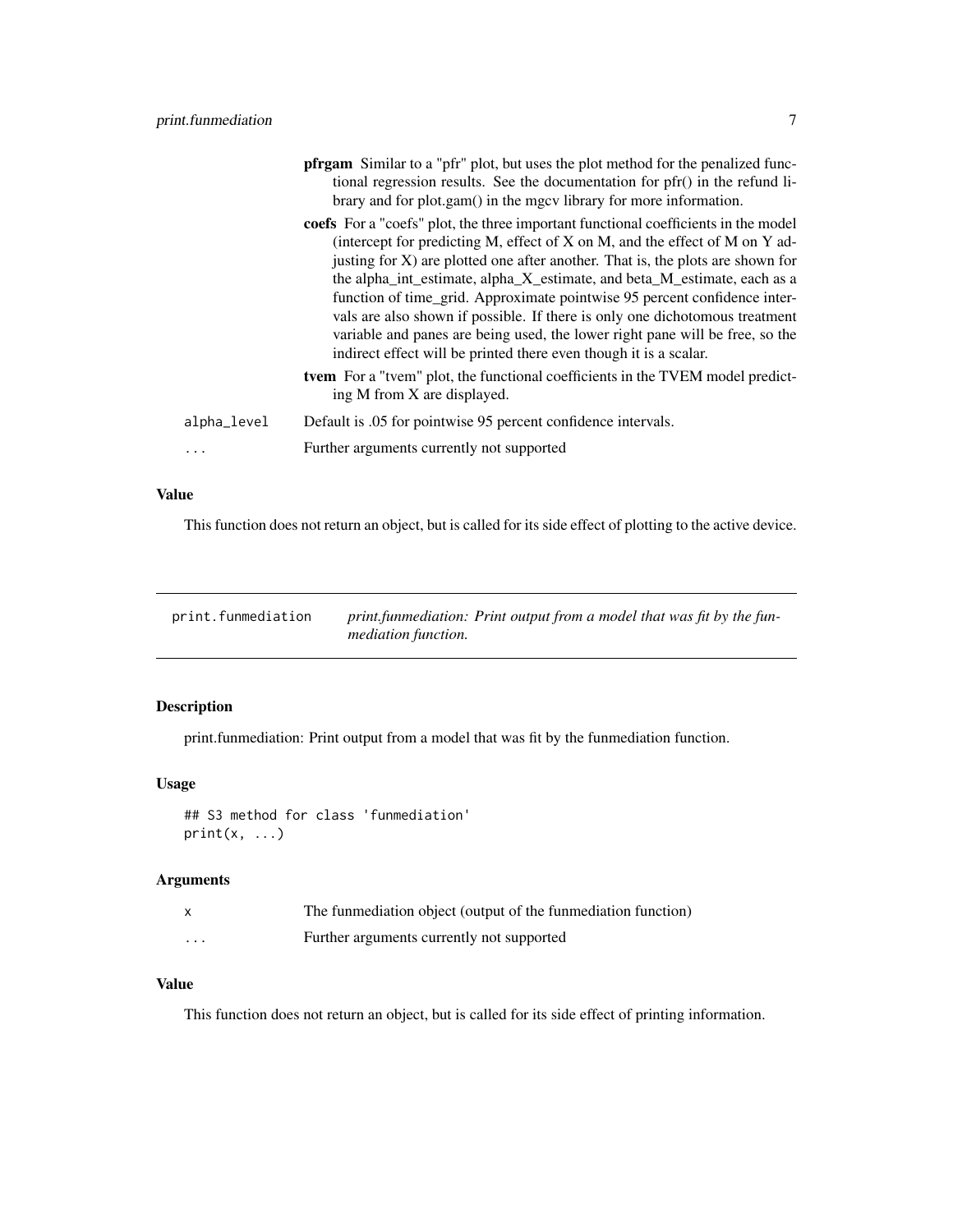<span id="page-7-0"></span>simulate\_funmediation\_example

*simulate\_funmediation\_example function*

#### Description

Simulates a dataset for demonstrating the funmediation function.

#### Usage

```
simulate_funmediation_example(
  nsub = 500,nlevels = 2,
 ntimes = 100,
  observe_rate = 0.4,
  alpha_int = function(t) { return(t^0.5) },
  alpha_X = function(t) {\text{ } (t') \text{ } (t'/2)^0.5},
  beta_M = function(t) { (1/2) * (exp(t) - 1) },
 beta_int = 0,
 beta_X = 0.2,
  signa_Y = 1,
  sigma_M_error = 2,
  rho_Merror = 0.8,
  simulate_binary_Y = FALSE,
 make_covariate_S = FALSE
\lambda
```
#### Arguments

| nsub         | Number of subjects                                                                                                                                                                                                                                                                                                                                                                                              |
|--------------|-----------------------------------------------------------------------------------------------------------------------------------------------------------------------------------------------------------------------------------------------------------------------------------------------------------------------------------------------------------------------------------------------------------------|
| nlevels      | Number of treatment groups or levels on the treatment variable X. Subjects are<br>assumed to be randomly assigned to each level with equal probability (i.e., the<br>probability per level is 1/nlevel). Default is 2 for a randomized controlled trial<br>with a control group $X=0$ and an experimental group $X=1$ . There should not be<br>less than 2 or more than 5 groups for purposes of this function. |
| ntimes       | Number of potential times that could be observed on each subject                                                                                                                                                                                                                                                                                                                                                |
| observe_rate | Proportion of potential times on which there are actually observations. Not all<br>times are observed; this is assumed to be completely random and to be done by<br>design to reduce participant burden.                                                                                                                                                                                                        |
| alpha_int    | Function representing the time-varying mean of mediator variable for the level<br>of treatment with all treatment dummy codes $X$ set to $0$ (e.g., the control group).                                                                                                                                                                                                                                         |
| alpha_X      | Function representing the time-varying effect of X on the mediator (if there are<br>two treatment levels) or a list of nevels-1 functions representing the effect of<br>receiving each nonzero level of X rather than control (if there are more than two<br>treatment levels).                                                                                                                                 |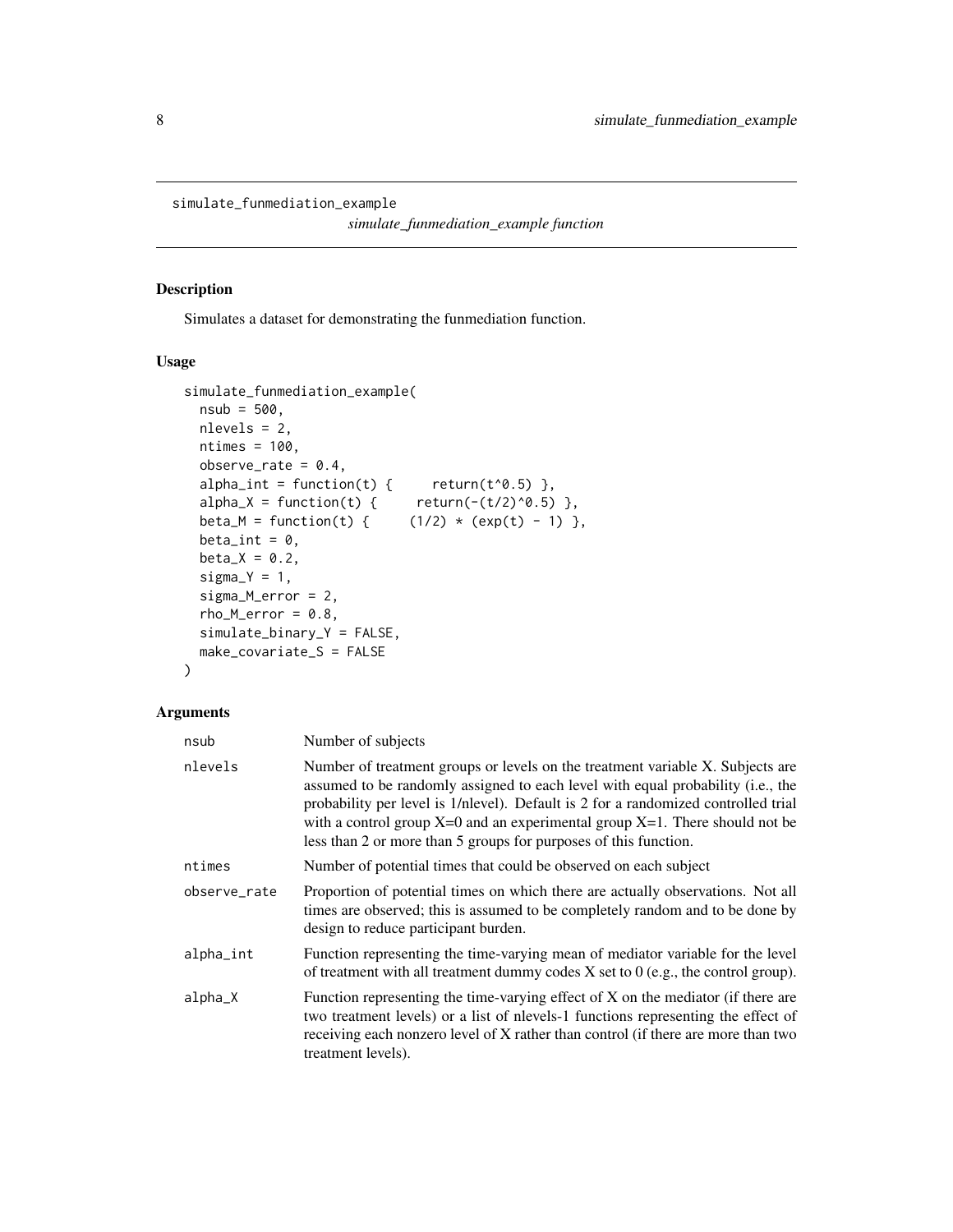| beta_M            | Function representing the functional coefficient for cumulative (scalar-on-function)<br>effect of the mediator M on the treatment Y adjusting for the treatment X                                                |
|-------------------|------------------------------------------------------------------------------------------------------------------------------------------------------------------------------------------------------------------|
| beta_int          | Mean of Y if the X is zero and M is the 0 function                                                                                                                                                               |
| beta_X            | Numeric value representing the direct effect of $X$ on $Y$ after adjusting for M (if<br>there are two treatment levels) or a vector of nlevels-1 numeric values (if there<br>are more than two treatment levels) |
| sigma_Y           | Error standard deviation of the outcome Y (conditional on treatment and medi-<br>ator trajectory)                                                                                                                |
| sigma_M_error     | Error standard deviation of the mediator M (conditional on treatment and time)                                                                                                                                   |
| rho_M_error       | Autoregressive correlation coefficient of the error in the mediator M, from one<br>observation to the next                                                                                                       |
| simulate_binary_Y |                                                                                                                                                                                                                  |
|                   | Whether Y should be generated from a binary logistic (TRUE) or Gaussian<br>(FALSE) model                                                                                                                         |
| make_covariate_S  |                                                                                                                                                                                                                  |
|                   | Whether to generate a random binary covariate S at the subject (i.e., time-<br>invariant) level. It will be generated to have zero population-level relationship                                                 |

#### Value

A list with the following components:

time\_grid The time grid for interpreting functional coefficients.

to the outcome.

- true\_alpha\_int True value of the time-varying alpha\_int parameter, representing the time-specific mean of the mediator M when the treatment value X is 0.
- true\_alpha\_X True value of the time-varying alpha\_X parameter, representing the effect of X on M. This is a single number if nlevels=2, or a vector of effects if nlevels>2.
- true\_beta\_int True value of the beta\_M parameter, representing the mean of the outcome Y when  $X=0$  and  $M=0$ .
- true\_beta\_M True value of the beta\_M parameter, representing the functional effect of treatment on the outcome Y.
- true\_beta\_X True value of the beta\_X parameter, representing the effect of treatment on the outcome Y adjusting for the mediator. This is a single function if nlevels=2, or a vector of functions if nlevels>2.
- true\_indirect True value of the indirect parameter, representing the indirect (mediated) effect of treatment on the outcome Y. This is a single number if nlevels=2, or a vector of effects if nlevels>2.

dataset The simulated longitudinal dataset in long form.

#### Examples

```
set.seed(123)
# Simplest way to call the function:
simulation_all_defaults <- simulate_funmediation_example()
summary(simulation_all_defaults)
```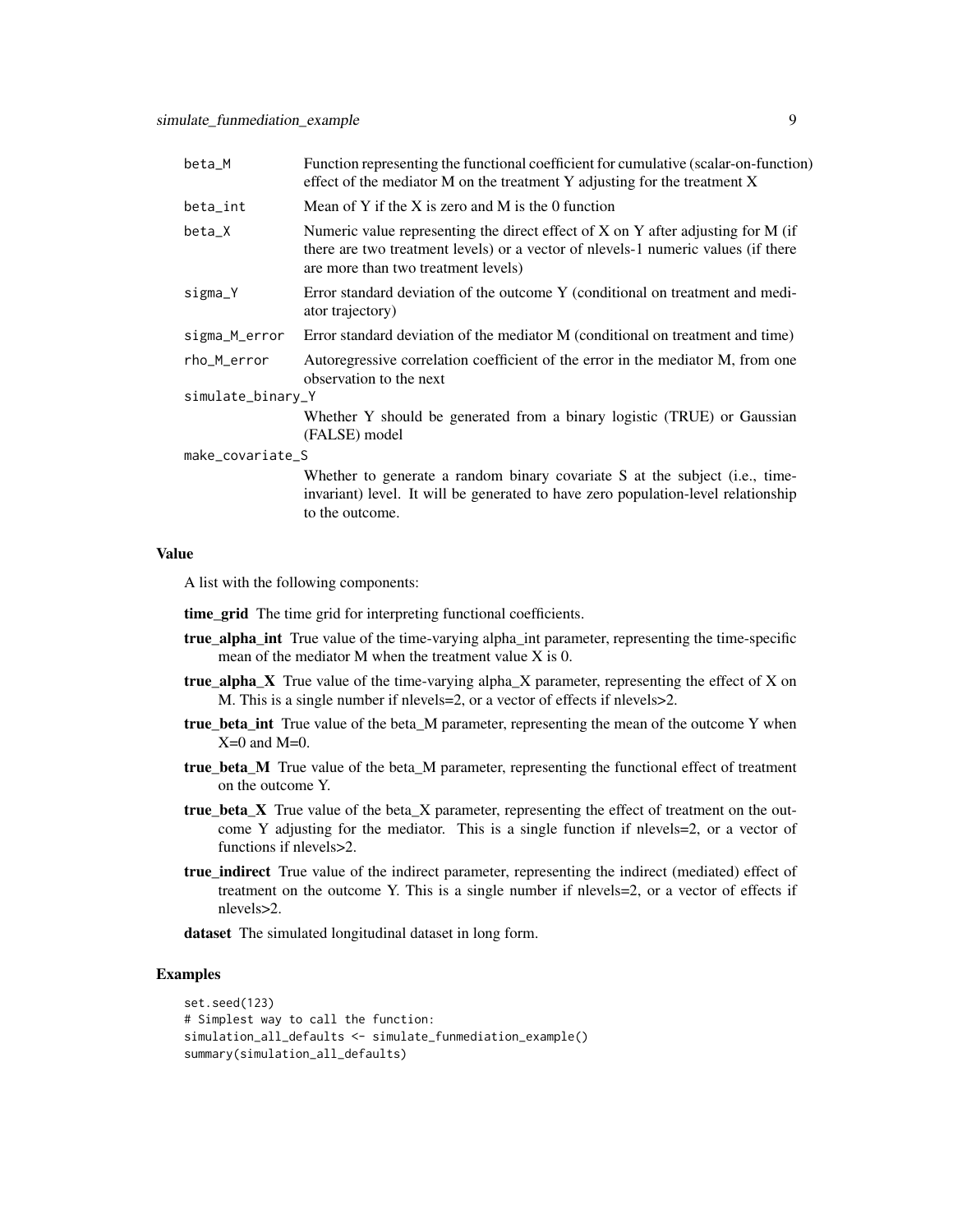```
head(simulation_all_defaults)
# Changing the sample size to be larger:
simulation_larger <- simulate_funmediation_example(nsub=10000)
summary(simulation_larger)
# Changing the effect of the mediator to be null:
simulation_null <- simulate_funmediation_example(beta_M=function(t) {return(0*t)})
summary(simulation_null)
# Simulating a exposure variable with three levels (two dichotomous dummy codes)
simulation_three_group <- simulate_funmediation_example(nlevels=3,
                              alpha_X = list(function(t) {return(.1*t)},function(t) \{return(-(t/2)^{n}.5)\},\beta_X = c(-.2,.2)print(summary(simulation_three_group));
```